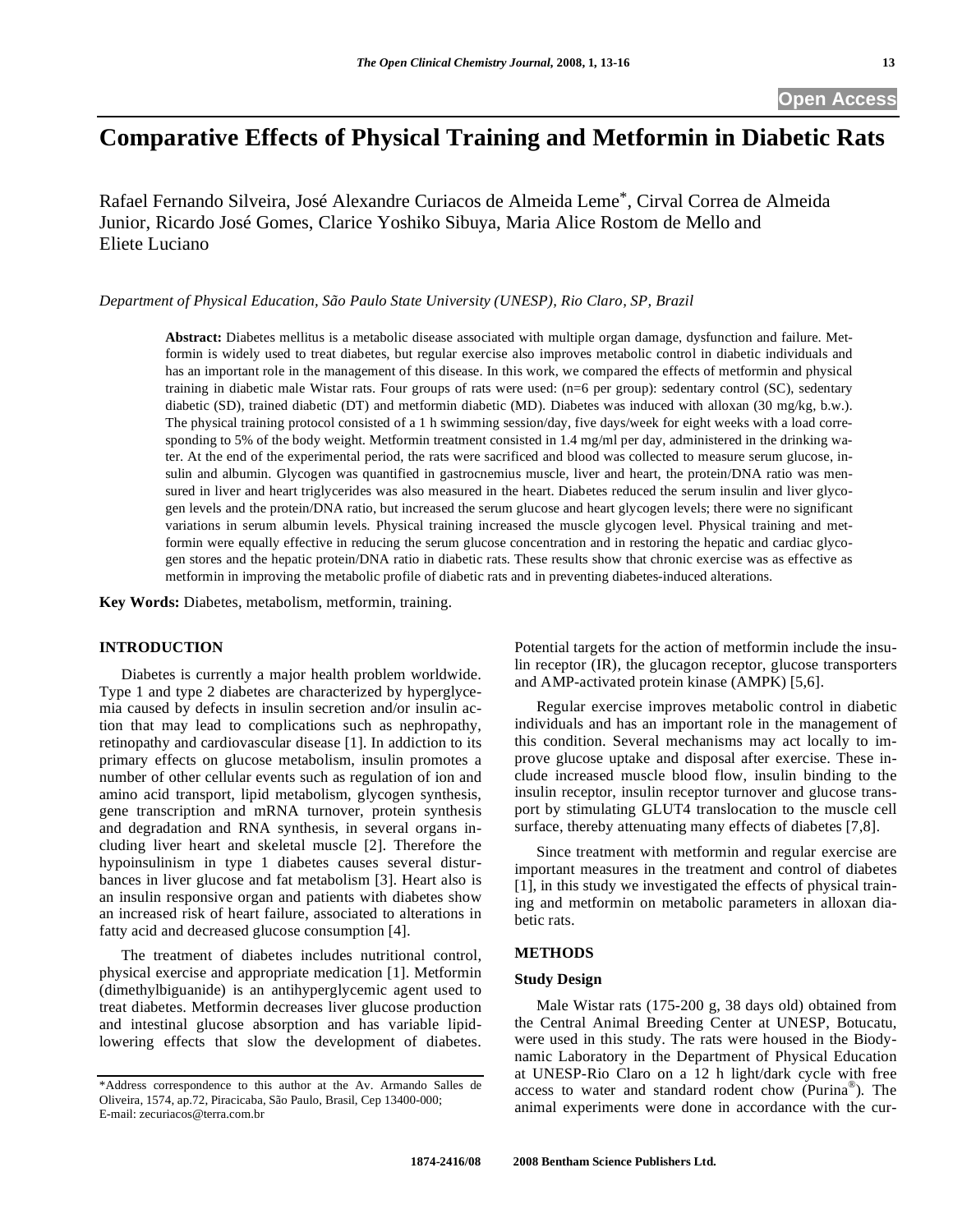rent Brazilian legislation and the guidelines of the Brazilian College of Animal Experimentation (COBEA).

#### **Induction of Diabetes**

 Diabetes was induced by a single intravenous injection of alloxan (30 mg/kg, b.w.; Sigma). Five days later, the plasma glucose concentration was determined in blood samples obtained from rats in the fed state. Rats that were not diabetic  $(\leq 14.7 \text{ mmol/L})$  or that were extremely diabetic  $(\geq 35.5 \text{ mol})$ mmol/L) were excluded from the study.

# **Experimental Design**

 Rats were randomly allocated to one of four groups (n=6 per group): sedentary control (SC), sedentary diabetic (SD), trained diabetic (DT) and metformin diabetic (MD). The training included daily swimming with a load corresponding to 5% of the body weight for 1 h/day, five days/week for eight weeks. Metformin was dissolved in free access water (1.4 mg/ml) for eight weeks. Along this period, the rats were weighed once a week.

## **Serum and Tissue Sample Collection**

 At the end of the training period, the hematocrit was determined at rest to ensure that the hormone and metabolite concentrations were not influenced by changes in plasma volume. The rats were sacrificed 48 h after their last training session and blood samples were collected for the determination of glucose and insulin levels. Samples of heart, liver and muscle were collected for the quantification of glycogen and triglycerides (heart), and determination of the protein/DNA ratio (liver and heart).

#### **Analytical Methods**

 Serum glucose was measured by a colorimetric method [9] and serum insulin was determined by radioimmunoassay (RIA Coat-A-Count kit/DPC®, Los Angeles, CA, USA). Glycogen [10], triglyceride [11], protein [12] and DNA [13] levels were quantified using standard colorimetric assays.

# **Statistical Analyses**

 The results were expressed as the mean±SD. All statistical comparisons were done using one-way analysis of variance (ANOVA) followed by the Bonferoni multiple comparisons test. A value of  $p<0.05$  indicated significance.

# **RESULTS**

 Diabetes increased the blood glucose levels, but this increase was attenuated by physical training or the administration of metformin (Table **1**). Blood insulin was reduced in all of the diabetic groups. There were no significant differences among the serum albumin levels of the experimental groups but the glycogen content of gastrocnemius muscle was increased in trained diabetic rats.

 Fig. (**1**) shows that diabetes decreased body weight after the sixth week of experiment and both physical training and metformin were able to recover this parameter.

 In liver, diabetes reduced the glycogen content and protein/DNA ratio, but these were restored by physical training or treatment with metformin (Fig. **2**).

 Diabetes also increased the cardiac glycogen level (Fig. **3**) but this increase was prevented by both physical training and treatment with metformin. There were no significant alterations in the heart triglyceride content (Fig. **3**) or the protein/DNA ratio (Table **3**).

**Table 1. Blood Glucose (mmol/L), Insulin (ng/ml), Albumin (g/dl) and Gastrocnemius Muscle Glycogen (mg%) Levels after Eight Weeks of Training or Treatment with Metformin** 

| <b>Parameters</b>     | SC             | <b>SD</b>                   | TD                          | <b>MD</b>                  |
|-----------------------|----------------|-----------------------------|-----------------------------|----------------------------|
| Glucose (mmol/L)      | $5.9 \pm 0.7$  | $21.3\pm3.3$ <sup>a</sup>   | 13±6.7                      | 14±6.7                     |
| Insulin $(ng/ml)$     | $0.47 \pm 0.2$ | $0.12 \pm 0.1$ <sup>a</sup> | $0.14 \pm 0.1$ <sup>a</sup> | $0.2 \pm 0.1$ <sup>a</sup> |
| Albumin $(g/dl)$      | $3.4 \pm 0.3$  | $3.5 \pm 0.3$               | $3.6 \pm 0.4$               | $3.5 \pm 0.3$              |
| Muscle glycogen (mg%) | $2.9 \pm 0.4$  | $2.7 \pm 0.5$               | 4.3 $\pm$ 1.4 <sup>b</sup>  | $2.7 \pm 1.4$              |

The values are the mean  $\pm$  SD of 6 rats/group. SC - sedentary control, SD - sedentary diabetic, TD - trained diabetic, MD - metformin diabetic.  ${}^{a}_{P}$  < 0.05 compared to SC,  ${}^{b}_{P}$  < 0.05 compared to SD (ANOVA) b<sub>p</sub><0.05 compared to SD (ANOVA).



**Fig. (1).** Body weight (g) during 8 weeks of experiment. Values are means  $\pm$  SD; n = 6 per group. SC (Sedentary Control); SD (Sedentary Diabetic); TD (Trained Diabetic); MD (Metformin Diabetic). a p<0.05 compared to SC (ANOVA).

#### **DISCUSSION**

 Physical training and the administration of metformin are important approaches in the treatment of diabetes. Metformin is widely used for the treatment of diabetes mellitus. It ameliorates hyperglycemia without stimulating insulin secretion, promoting weight gain or causing hypoglycemia [14,15]. In addiction, metformin has beneficial effects on circulation lipids linked to increased cardiovascular risk [14- 16]. On the other hand, endurance training increases insulinstimulated muscle glucose transport and leads to improved metabolic control in diabetic patients, preventing diabetes complications [8]. In this study, we compared the effects of physical training or treatment with metformin on several metabolic parameters in diabetic rats

 As expected, alloxan-induced diabetes reduced the blood insulin levels in all of the diabetic groups (SD, TD and MD) and increased the blood sugar levels in sedentary diabetes. Physical training and metformin restored blood glucose lev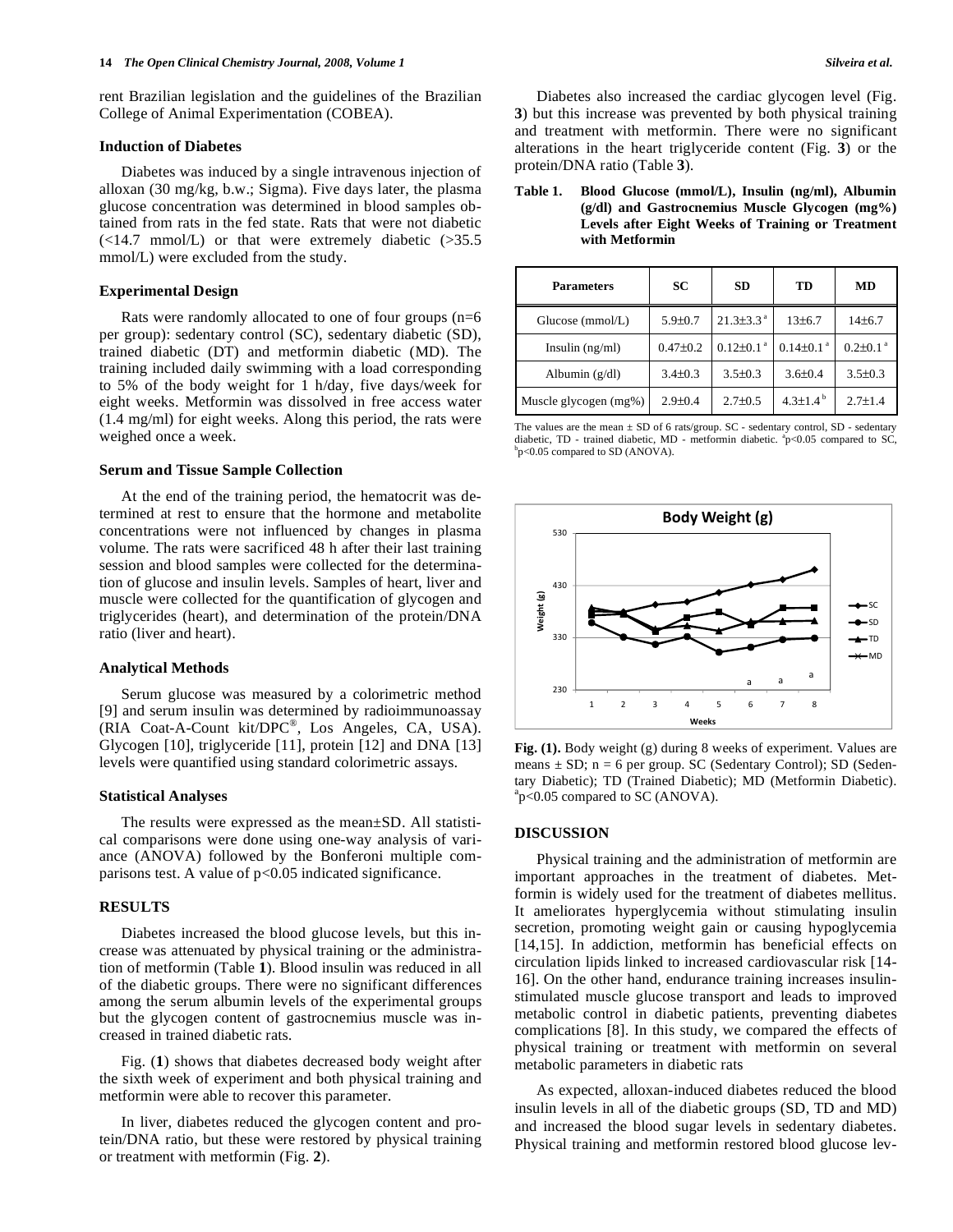els in TD and MD rats. Chronic exercise reduces serum glucose in diabetic animals and humans [17,18], improves glucose uptake, increases muscle blood flow and insulin binding to the insulin receptor, and enhances insulin receptor turnover. The enhanced responsiveness to insulin results partly from modulation of the insulin signaling pathway at different levels [19]. In particular, the insulin receptor substrate (IRS)/phosphoinositol 3 (PI3)-kinase pathway may be linked to the activation of glucose transport and glycogen synthesis in muscle, and an increase in this association in the muscle of trained animals and humans may have an important role in the responsiveness to insulin [9,20]. Metformin also decreases glycemia reducing gluconeogenesis, lowers circulating lipid (VLDL, triglycerides and free fatty acids) levels, increases GLUT-4 gene expression, and attenuates hepatic PEPCK gene expression. The effects of metformin involve the insulin receptor, the glucagon receptor, glucose transporters and AMPK [21]. The lack of significant variations in the serum albumin concentrations among the groups indicated that dehydration was not an important factor in the changes seen here [22].



**Fig. (2).** Liver glycogen (mg%) levels and Protein/DNA ratio levels after 8 weeks of experiment. Values are means  $\pm$  SD; n = 6 per group. SC (Sedentary Control); SD (Sedentary Diabetic); TD (Trained Diabetic); MD (Metformin Diabetic).  ${}^{a}p<0.05$  compared to SC (ANOVA).

 Physical training increased the muscle glycogen content in diabetic rats. The effects of exercise on muscle glycogen are well known [23,24]. The exercise-induced replenishment of muscle glycogen seen here in diabetic rats agreed with the reported correlation between PI3-kinase activity and glycogen synthesis in muscle [23]. Metformin increases AMPK activity, thereby increasing glucose consumption in skeletal muscle of diabetics, with a consequent decrease in muscle glycogen concentrations [25]. However, the lack of change in muscle glycogen seen here in diabetic rats meant that there were also no changes in metformin-treated diabetic rats.







**Fig. (3).** Cardiac glycogen (mg%) levels, Protein/DNA ratio and triglycerides (mIU/ml) levels after 8 weeks of experiment. Values are means  $\pm$  SD; n = 6 per group. SC (Sedentary Control); SD (Sedentary Diabetic); TD (Trained Diabetic); MD (Metformin Diabetic). ap<0.05 compared to SC (ANOVA).

 Diabetes increased the heart glycogen content, whereas physical training and metformin attenuated this increase. An increase in glycogen synthase activity enhances the heart glycogen content [26] and, in diabetic rats, there is also a decrease in GLUT 4 translocation and protein kinase B activity [27]. The findings of the present study in diabetic rats agree with previous investigations that reported a similar decrease in cardiac glycogen content after physical training in animals [28]. The decrease in liver glycogen in diabetic rats was prevented by physical training or metformin. Chronic exercise and metformin active hepatic AMPK to